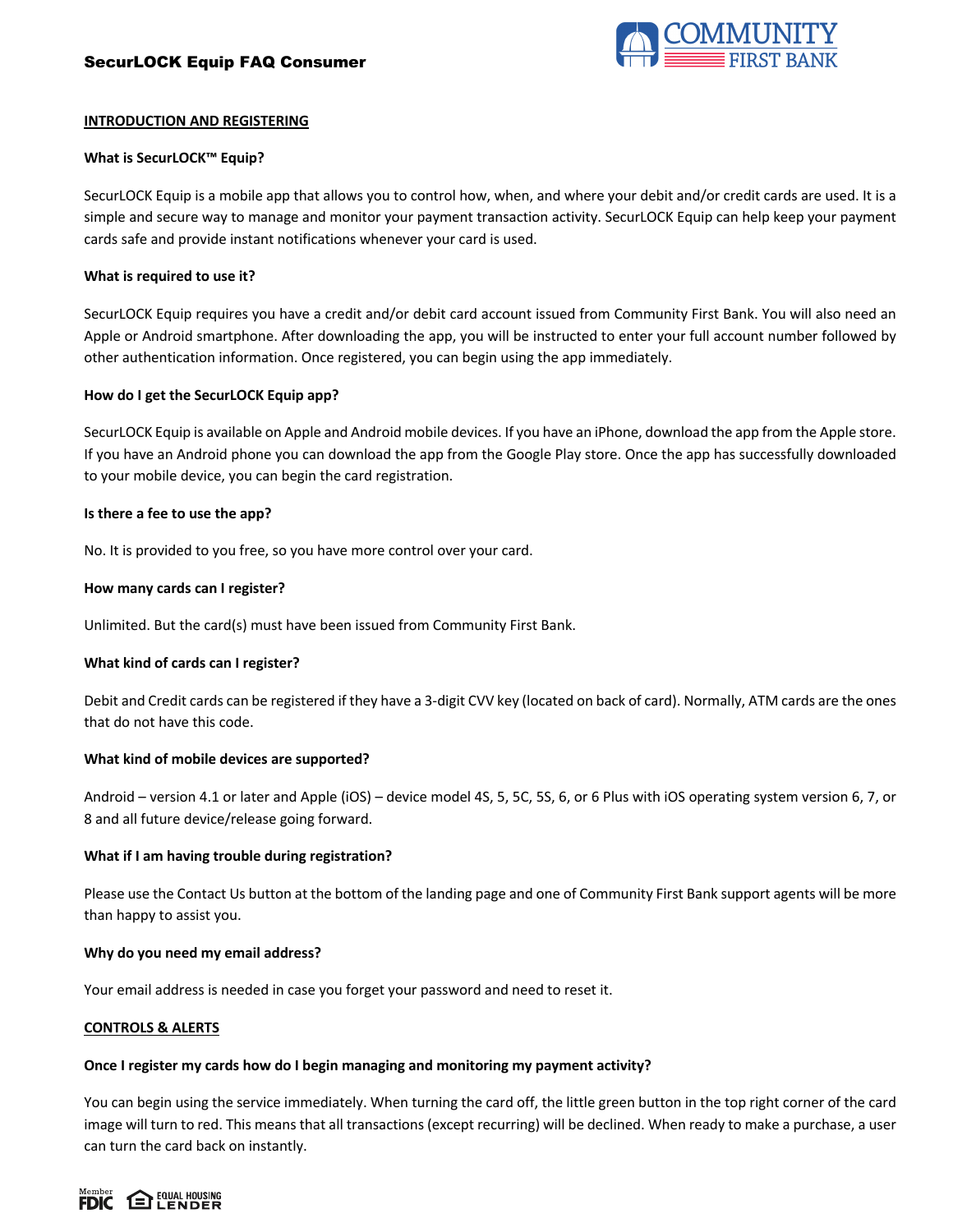# SecurLOCK Equip FAQ Consumer



After you become comfortable with the on/off function, you can start selectively setting controls and alerts by channel (in-store, online, mobile, ATM, etc.). You can also set transaction spend limits, select geographic locations where the card can be used, set specific merchant categories, view recent transaction history, receive real-time alerts and much more.

### **What is a real-time alert?**

It is an immediate push notification sent to the app. You can select to be alerted on all payment transactions including recurring payments, or you can select just preferred transactions. Preferred alerts are available by spend limits, location, transaction type and merchant category.

#### **By turning my card off am I closing my account?**

No. Using card controls does not change the status of your account.

# **How long does it take for a control or alert setting to take effect?**

It happens immediately after you set and save the option.

# **If I have my card turned off will my recurring transactions go through?**

Yes. Merchant recurring transactions will be approved. Additionally, you can select to receive alerts on recurring transactions as well.

#### **Can I use My Location, My Region and International at the same time?**

Where My Locations and My Region work independently or together neither can be used in conjunction with International.

#### **I turned my card on and set My Location. I was at the merchant, and my transaction was still declined. Why?**

In the app go to Transactions, find the one that was denied and open it, tap the image so it rotates, and the control(s) that were evoked during the authorization will be listed near the bottom. The transaction could also be declined because of external factors like insufficient funds or fraud monitoring.

#### **What are Alert Preferences?**

Alert preferences let you know every time a card transaction is attempted. You can be alerted for all, or individually selected transactions. Preferred alerts are also available by location, transaction type, merchant type, and threshold amount.

#### **My alerts are supposed to notify me of every transaction, but I am not receiving them.**

Only the primary device will receive alerts. Use the settings menu in the app to set your device as primary.

#### **MANAGING THE APP**

#### **Once I get a new, replacement smartphone how do I begin using the service again?**

Just download the app to your new smartphone and login with your current user id and password. You can then set your controls and alert preferences.

#### **I received a new card number. Will it be automatically updated in the app?**

When a card number changes, the cardholder will need to add the new account to the app. This can be done by going to Manage Account and adding the card. Be sure to "unmanage" the old card.